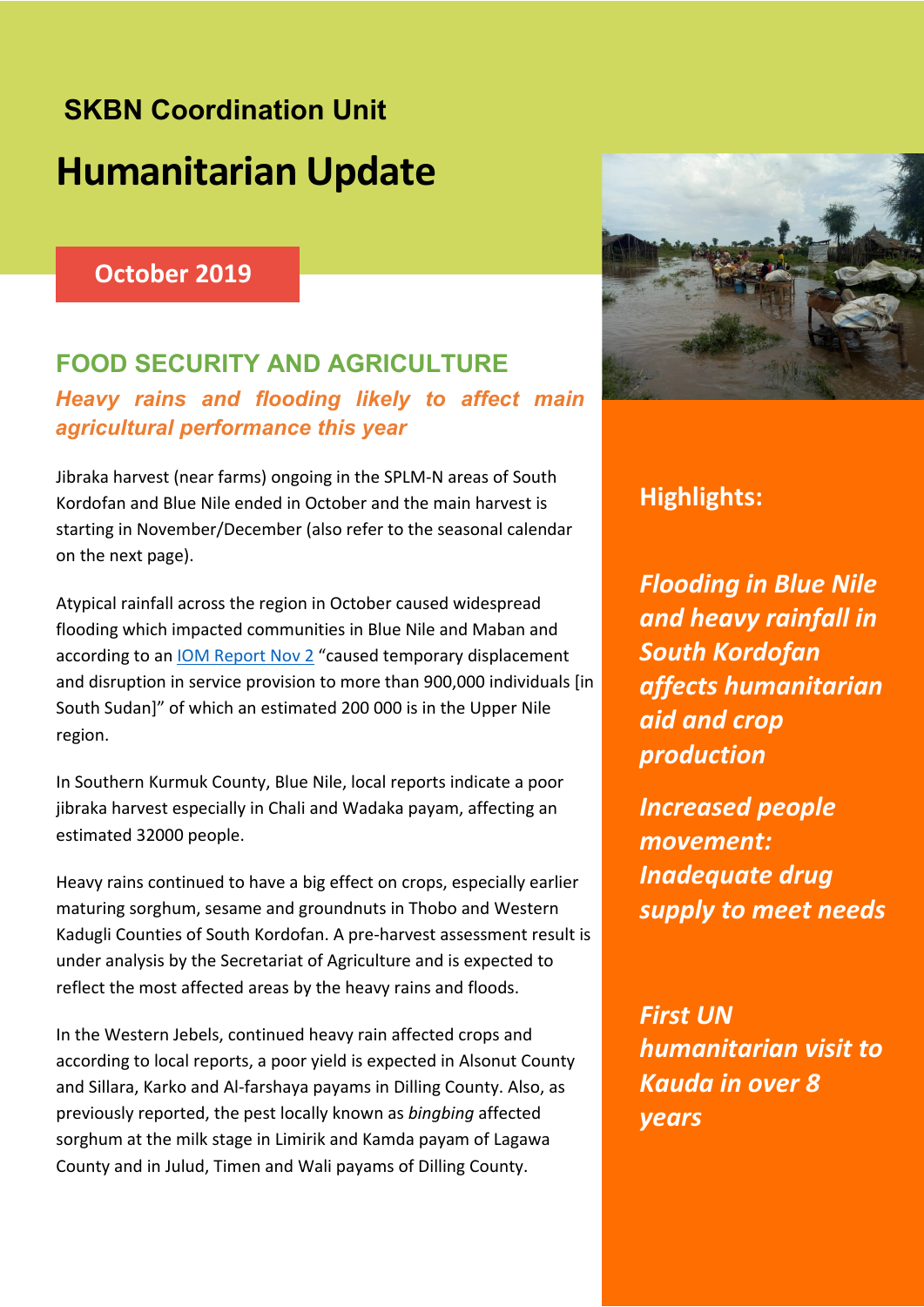

*Seasonal calendar for South Kordofan and Blue Nile*

Food prices are fluctuating as described in the latest FSMU monthly brief for September "The price of sorghum rose slightly in Central Region in September but remains lower than last year. In the Western Jebel Region, sorghum prices decreased from last month. When compared to last month, the change in the price of beans and sugar varied across counties and by the type of staple, but on average- with the exception of beans in Western Jebel Region -- the prices of these staples were lower than last year".

## **HEALTH**

## *Increased movement: inadequate basic drug supply*

Local, verified reports indicate an increased movement of people seeking health services from as far as Talodi, Abu Jubeiha and Liri. This is putting a lot of pressure on drug supply and health structures in South Kordofan. With high malnutrition rates in Sudan, where "over 38 per cent of children under-five years are believed to be stunted (too short for their age). Some 17 per cent are wasted (too thin for their height)", UNICEF Sudan in a recent statement estimates that approximately "120 children die every day due to undernutrition and related causes".

In a SMART survey conducted in SPLM-N controlled areas of South Kordofan in 2017 "children aged 6-59 months are affected by malnutrition as evidenced by the global acute malnutrition prevalence of 23.9 % (19.6 - 28.7 95% C.I.) which is classified as above emergency nutrition situation as per WHO standards. The prevalence of underweight 40.6 % (35.5 – 46.0 95% C.I.) is also classified as emergency while the prevalence of stunting (38.3% [34.5 – 42.3 95% CI]) is classified as serious/ high. The emergency nutrition situation is attributed to multi-faceted factors that included household food insecurity, high morbidity prevalence, poor MIYCN practices and lack of adequate humanitarian support and response in the region".

With an already distinct funding gap in this sector and no change foreseen for 2020, support for basic health services are diminishing for the communities in the Two Areas.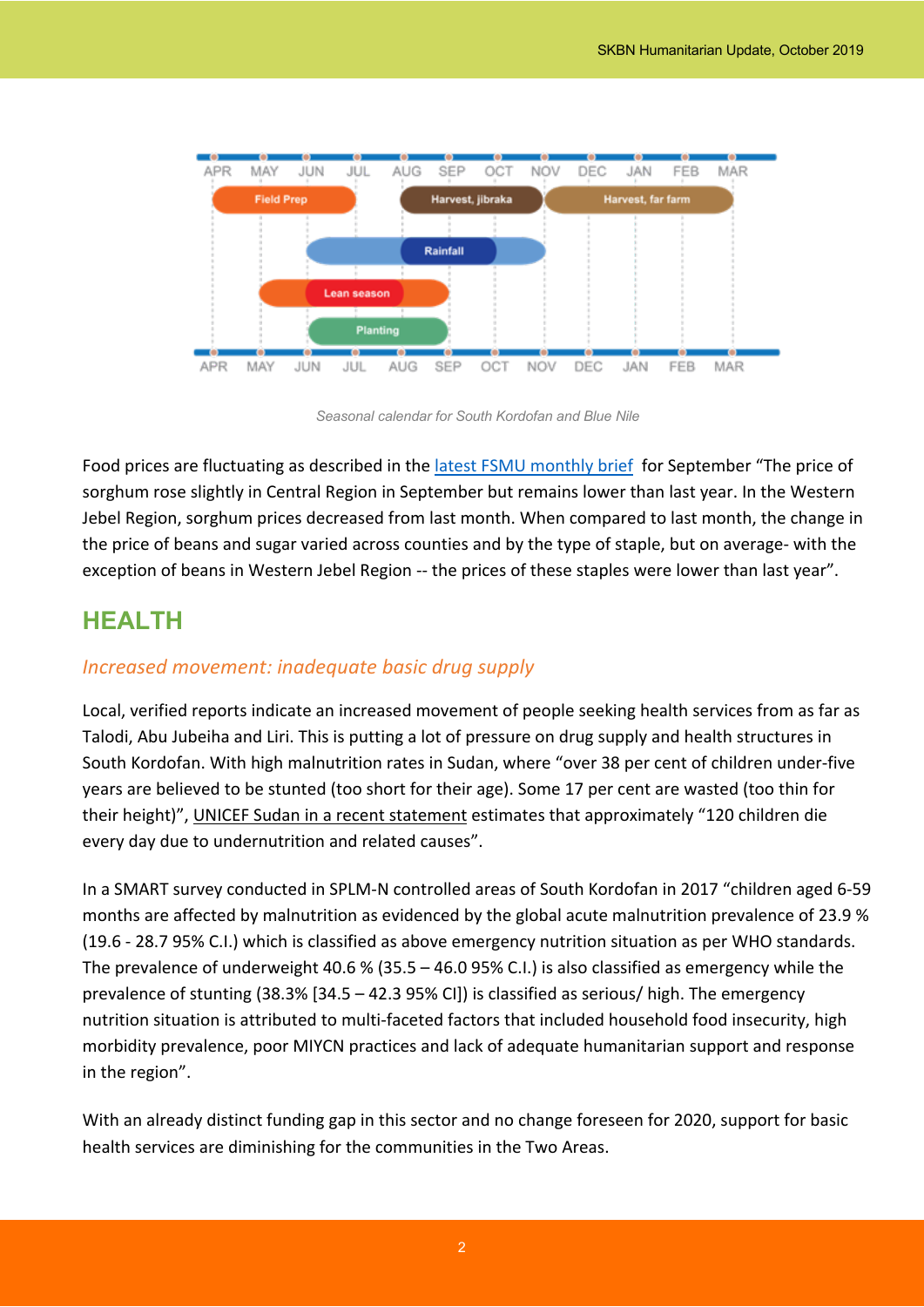In the Western Jebels, malaria, skin infection and upper and lower respiratory infections are reported in line with this stage of the rainy season. Five new feeding centers have been established in this region.

With heavy flooding in Blue Nile, the risk of spread of waterborne diseases is high. Cases of malaria, acute watery diarrhea and influenza have been reported with at least three malaria deaths reported in October. Road access has made it impossible to supply drugs to all clinics in this area for the last three months putting entire communities at risk.

# **ANIMAL HEALTH**

## *Urgent need for vaccination*

Veterinary programming remains a challenge to livestock in Blue Nile. This has resulted into poor animal health and hence, poor quality meat and milk products. Ten livestock deaths have been reported in Chali payam in October. In South Kordofan region, the Secretariat has run out of livestock drugs and the available drugs in crossline markets are costly for the majority of communities. There is urgent need for livestock vaccination at the end of the rainy season to prevent spread of diseases and for training of more Community Animal Health Workers.

## **WASH**

### *Unsafe water in rainy season*

Access to safe drinking water remains a challenge in both Areas and communities continue to depend on unsafe surface water which puts them at risk to water borne diseases.

Global Hand Washing Day on October 15, 2019 was celebrated in Yabus Kubri, Blue Nile, this year, to mobilize people to improve their handwashing habits and further raise awareness around cholera preparedness.

# **EDUCATION**

### *Education in Blue Nile still a challenge*

According to the school calendar, schools are open at the beginning of November. Education remains one of the top priorities for the people in the Areas. More than 50 percent of teachers are untrained, while infrastructure does not support the number of students with adequate teaching facilities and materials. Communities struggle to keep schools functioning in Blue Nile. Heavy rains and floods destroyed many schools in different counties across South Kordofan this rainy season.